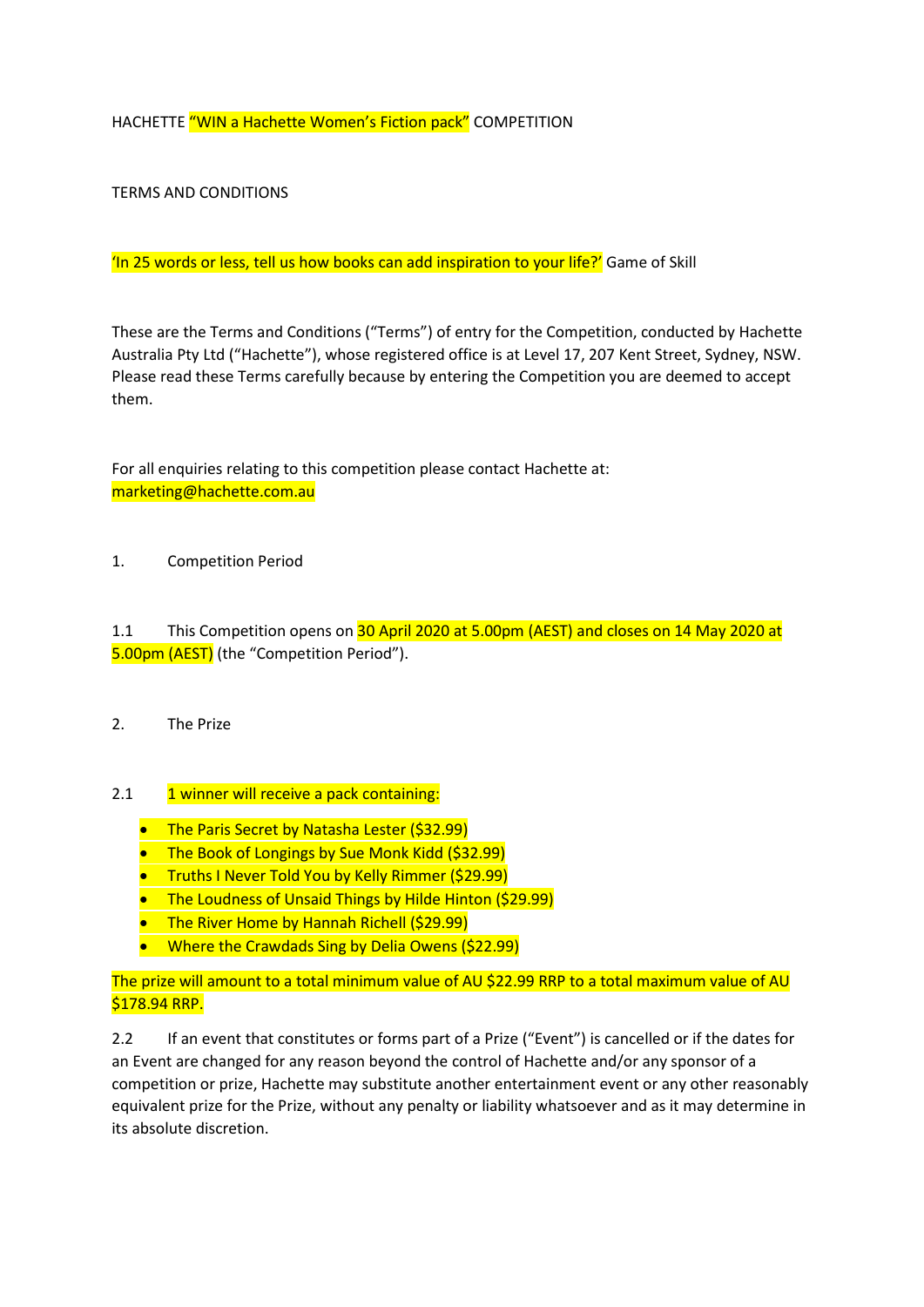2.3 Prizes are not transferable or exchangeable (including for cash). Part or parts of the Prize will not be substituted for other benefits or items at the request of winners.

2.4 If any element of the Prize becomes unavailable for any reason beyond the control of Hachette, a similar prize of equal value will be awarded in lieu.

2.5 Winners (and any person accompanying a winner in relation to a Prize) are responsible for any:

(a) taxes for which they may be liable as a result of winning a Prize; and

(b) expenses not specifically mentioned as being included in the Prize (for example, unless otherwise stated to form part of the Prize, accommodation, travel expenses, food or beverages purchased and all other costs, including travel insurance, are not included in the Prize and are the responsibility of the winner/s and of any person/s accompanying the winner/s).

2.6 If the Prize includes travel or entry to an Event, any winner aged under 18 must be accompanied on that travel or to that event by a person authorised by the winner's legal guardian to accompany the winner at their own cost and aged either 18 or over.

2.7 The stated value of the Prize is based on estimated or recommended retail prices (including GST) at the date of publication. Hachette accepts no responsibility for any change in the value of the Prize between that date and the date on which the Prize is delivered to a winner or, in the case of an Event, any change in any advertised ticket price for the Event.

3. Entry into the Competition

3.1 Entry is free (subject to any obligation stated in clause 4.1 to purchase a Hachette product) but entrants are responsible for any costs and/or charges they may incur in entering.

3.2 Subject to clauses 3.3 and 3.4, the Competition is only open to individuals who are Australian residents.

3.3 Notwithstanding clause 3.2, the Competition is not open to:

(a) persons under the age of 16;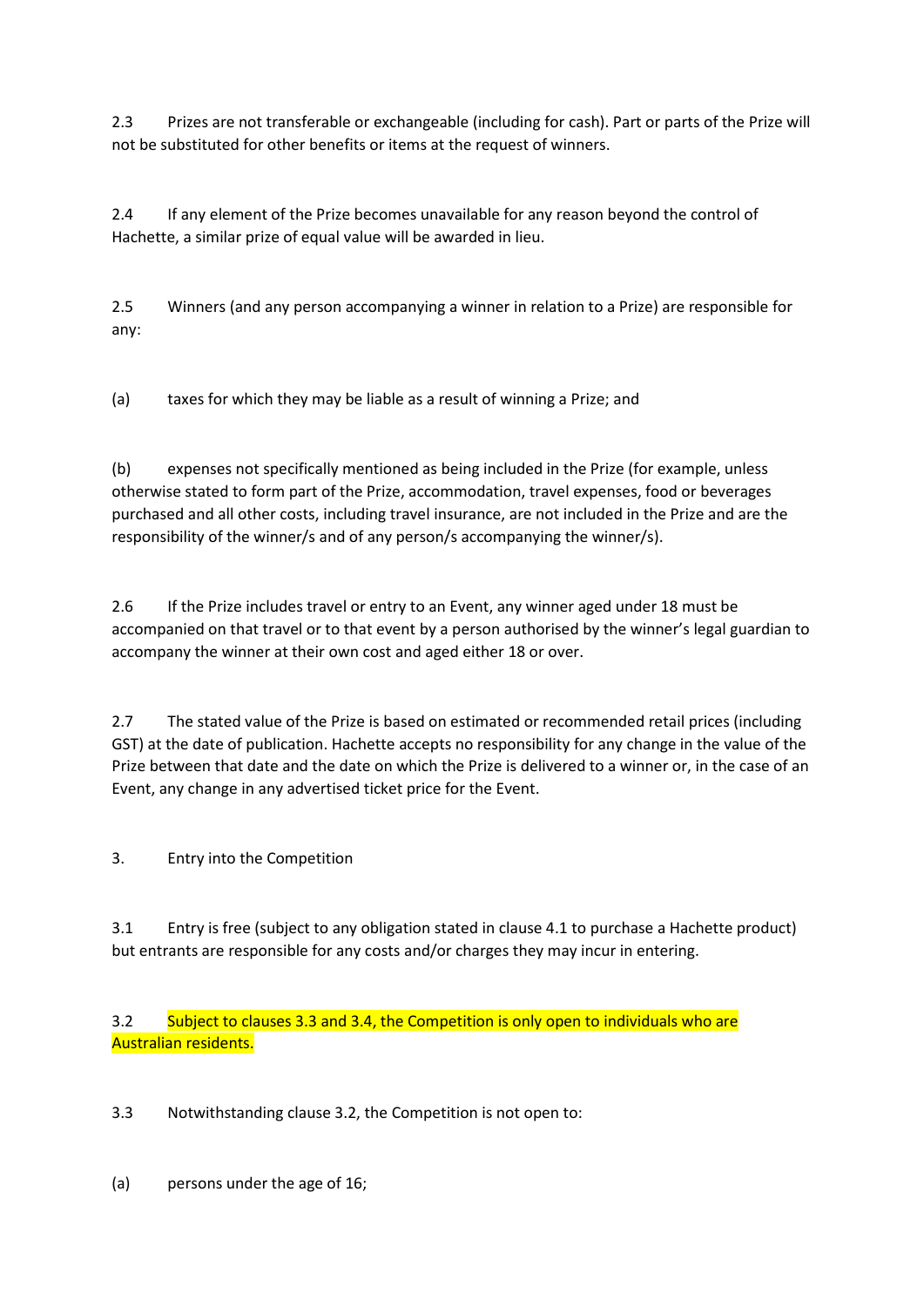(b) any person living outside of Australia

(c) employees of Hachette and any subsidiary, parent company, agent or affiliate of Hachette, including a company or organisation that has provided a Prize for a competition, (collectively, "Affiliates"); or

(d) members of the immediate families of employees of Hachette and Affiliates.

3.4 Notwithstanding anything in clauses 3.2 or 3.3, the Competition is not open to anyone under the age of 18 if the Prize is or includes:

- (a) any alcoholic beverage or product;
- (b) any service or product that by law is unavailable to persons aged under 18; or
- (c) an Event where the Event is not open to a person under the age of 18.
- 4. How to Enter

4.1 Entrants must answer in 25 word or less: 'In 25 words or less, tell us how books can add inspiration to your life?' at the competition tab located at www.hachette.com.au/win/

4.2 Entrants may enter more than once but each entrant is only eligible to win one Prize.

- 4.3 The following entries will be invalid:
- (a) entries received outside the Competition Period;
- (b) entries that duplicate or nearly duplicate another entry that the entrant has submitted;
- (c) incomplete entries;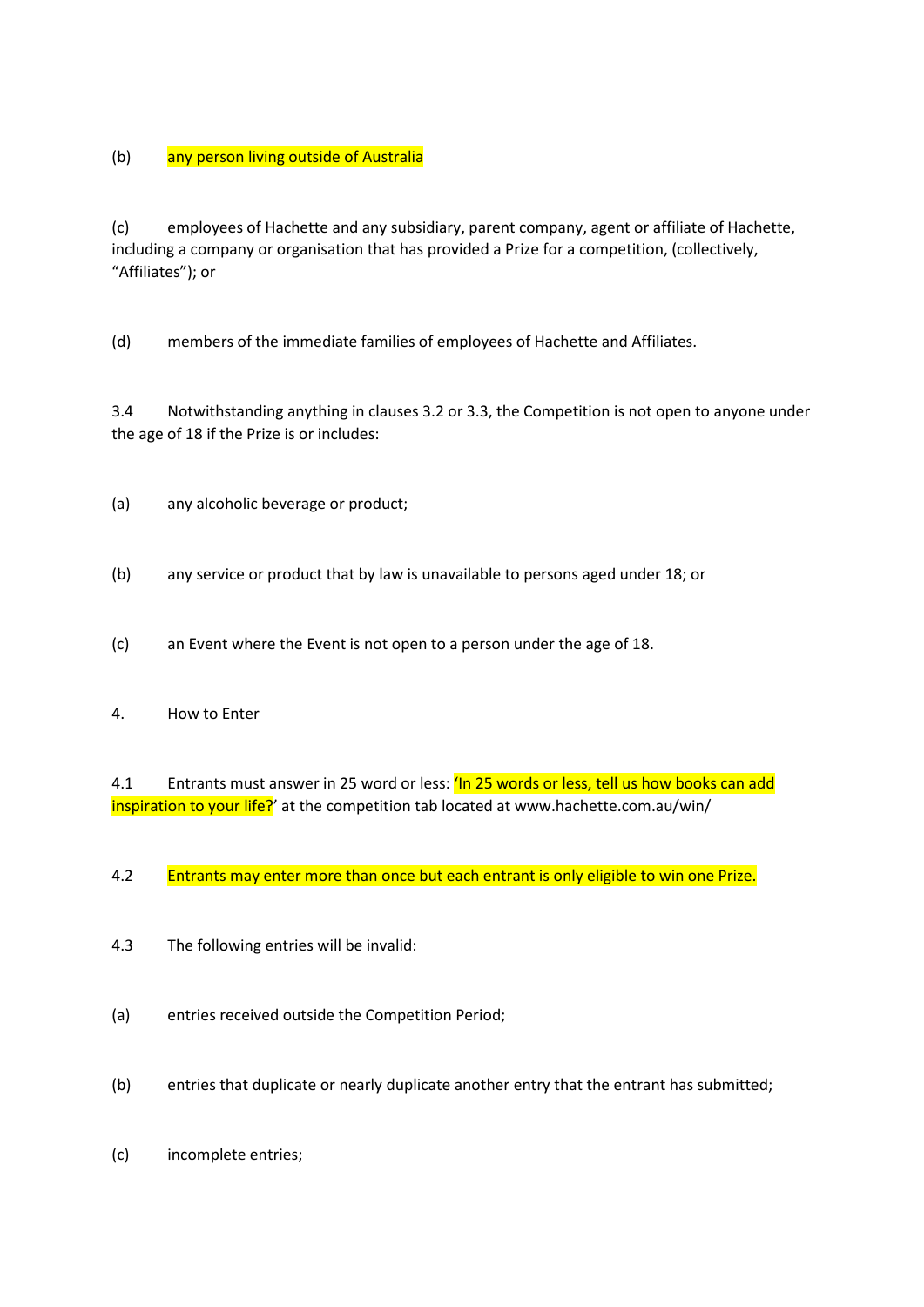(d) entries that Hachette, in its sole discretion, determines fraudulent (including entries that misrepresent the eligibility of the entrant); and

(e) (where a competition is conducted on a social media platform) multiple entries from a single individual using multiple accounts on the one social media platform.

4.4 Hachette may, in its sole discretion, disqualify any entry that in its view is (or is potentially) objectionable, including (without limitation) any entry that:

(a) is not reasonably comprehensible;

- (b) is obscene, defamatory, insulting, discriminatory and/or inflammatory;
- (c) infringes on the intellectual property rights of any third party;
- (d) constitutes an invasion of privacy; and/or

(e) is generally damaging to the goodwill and/or reputation of Hachette and/or any sponsor of the Competition or Prize and/or of any Affiliate.

## 5. Winner/s

5.1 Winner[s] will be selected on the basis of entry that is the most original or creative from all correct, valid and eligible entries received.

5.2 All decisions of Hachette and/or the competition judges (including in relation to the selection of a winner or winners) are final and binding on entrants in all respects, and no correspondence will be entered into.

5.3 Winners will be contacted via email within 3 days of judging the Competition.

5.4 Publication of the names of winners by Hachette is not determinative and the Prize will only be awarded subject to confirmation by Hachette that a winner has complied with these Terms.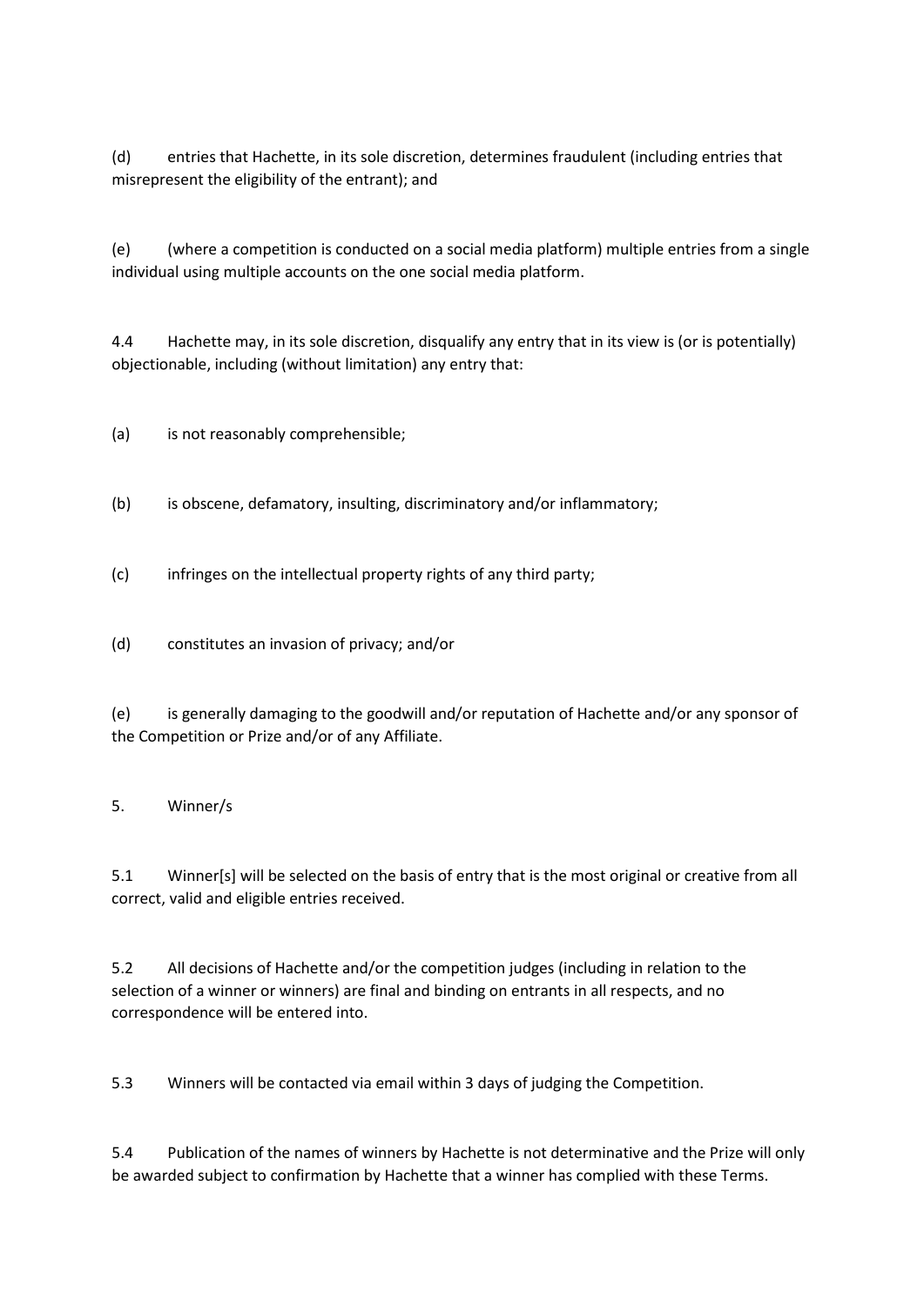5.5 A Prize may be forfeited (with no substitute offered) and an alternative winner or winners selected in accordance with the winner selection procedure set out above if a winner:

(a) does not successfully respond to notification of having won a Prize before  $21^{st}$  May 2020

(b) does not accept an element of the Prize as arranged with Hachette;

(c) cannot be located;

(d) does not or cannot provide Hachette with proof of identity and/or residence if requested by Hachette to do so; or

(e) does not comply with any other Term of the competition.

5.6 Hachette reserves the right to withhold a Prize from any entrant who Hachette, in its absolute discretion, determines:

(a) has not met any of the criteria set out in these Terms;

(b) is not in a mental or physical condition to safely use the Prize or attend an Event; and/or

(c) has engaged in any behaviour that jeopardises the fair and proper conduct of the Competition.

5.7 Hachette reserves the right, in its absolute discretion but subject to relevant State and/or Territory law, to cancel the Competition and not award any Prize:

(a) (for competitions that are judged either in whole or in part on the merit of entries) if no entry of sufficient merit is received; and/or

(b) if Hachette is unable to proceed with the Competition (including any judging and/or draw) as a result of circumstances beyond its control including, without limitation, vandalism, hacking,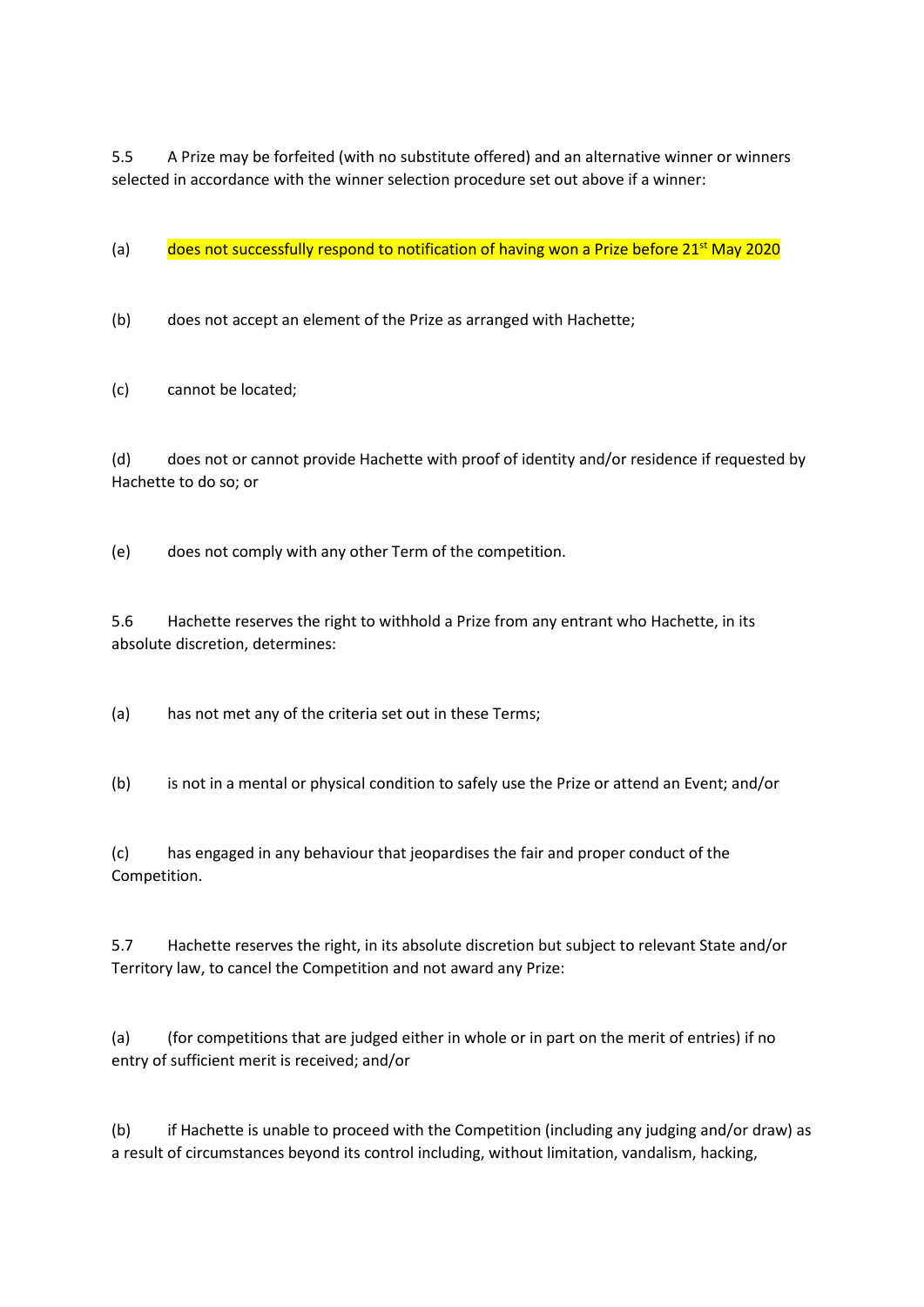computer virus or bugs, server breakdown, acts of terrorism, acts of God, civil unrest, strikes and power failures.

6. Warranties, limitations, releases and consents

6.1 By entering, you grant us and our Affiliates an irrevocable, non-exclusive, royalty-free, worldwide and transferable licence to publish your entry and name and the right to sub-license use of your entry and name to our promotion partners (as applicable) for other uses, including broadcast.

6.2 Entrants promise that entries will be original and will not infringe any third-party intellectual property rights (including copyright and trade marks) and will not breach any obligation of confidentiality.

6.3 Winners may be photographed and/or filmed at any Event and during any event associated with the delivery or handing over of a Prize, and entrants grant to Hachette and Affiliates the right to take and to publish such photographs and/or footage and to use an entrant's name for promotional purposes without additional payment from Hachette or any third party or additional consent having to be obtained by Hachette or any third party.

6.4 To the maximum extent permissible by law:

(a) Hachette takes no responsibility and makes no warranties or representations, express or implied, in relation to any Prize, including but not limited to warranties of reliability, merchantability or fitness for a particular purpose;

(b) entrants waive any right to claim from Hachette for any disappointment, costs, expenses, loss or damage suffered that arises out of or in connection with the possession or use of a Prize; and

(c) all liability for any defects whatsoever in or relating to the Prize remains with the relevant supplier or manufacturer or, in the case of an Event, the person or organisation holding or running that Event.

6.5 Hachette, any Affiliate and any operator of any social media platform through which the Competition is conducted are not and will not be responsible for any lost, late, illegible, incomplete, postage due, misdirected or mutilated mail, any electronic miscommunications or failures, technical hardware or software failures of any kind, lost or unavailable connections, or failed incomplete, garbled or delayed computer or mobile phone transmissions (or any other event outside the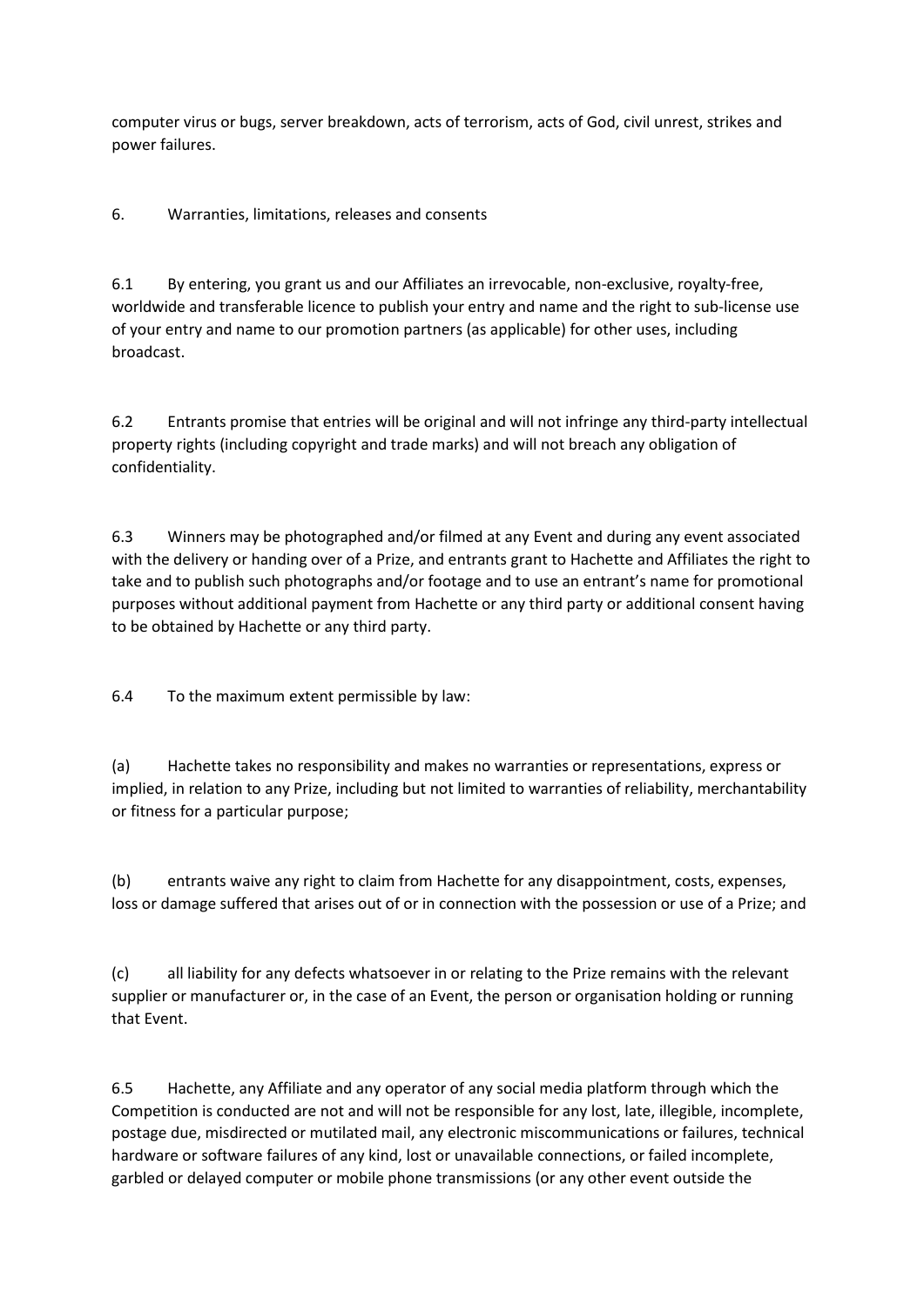reasonable control of Hachette, any Affiliate or any social media platform through which the Competition is conducted) which may limit or prevent an entrant's ability to participate in the Competition and/or collect, receive or be notified of any Prize and/or which results in any damage to, delay of or loss of a Prize during or after delivery.

6.6 Hachette, any Affiliate and any operator of any social media platform through which the Competition is conducted will not be responsible for:

(a) any Prize lost, damaged or stolen in transit once it has left the possession of Hachette and/or an Affiliate; or

(b) any failure or inability on the part of a winner to attend an Event.

6.7 Winners are responsible for insuring against their own losses for loss, damage or theft during transit and/or for their inability to attend an Event.

6.8 Entrants release Hachette, Affiliates and any social media platform through which the Competition is conducted (including all directors, officers, employees, attorneys, agents and representatives) from, and hold harmless for, any damage, injury, death, loss, claim, action, demand or other liability that may arise from:

(a) the Entrant's acceptance and/or use of a Prize (including any misuse or malfunction); and/or

(b) the Entrant's participation in this Competition and/or attendance at an Event.

6.9 Winning entrants and/or persons accompanying a winning entrant to an Event may be required by Hachette and/or an Affiliate and/or the operator of any social media platform through which the Competition is conducted to sign a written release covering the types of matter set out in clause 5.15. The form of such a release may be determined, in their absolute discretion, by Hachette and/or an Affiliate.

## 7. Personal information

7.1 As part of the process of running the Competition and awarding and delivering a Prize, Hachette may collect personal information of entrants, including name, email address, residential address, contact phone number/s, date of birth and gender ("Personal Information").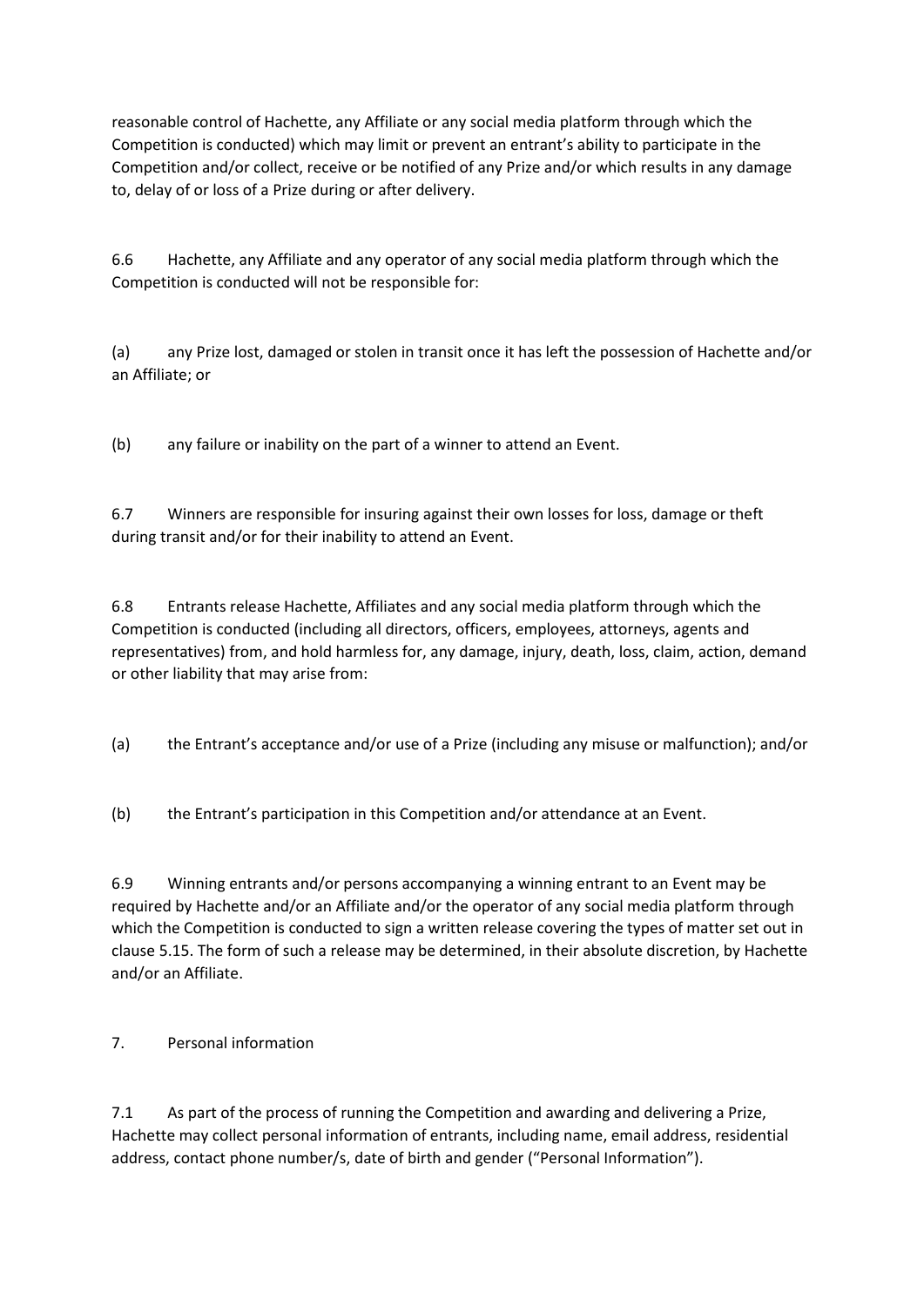7.2 Except as otherwise provided under clause 6, any Personal Information of entrants will be used by Hachette:

(a) for the purpose of conducting and promoting the Competition (including verifying eligibility, delivering a Prize and complying with any applicable Commonwealth, State or Territory law); but otherwise

(b) only in accordance with its Privacy Policy https://www.hachette.com.au/privacy/

7.3 Any request to access, update and/or correct Personal Information should be directed to Hachette by email to marketing@hachette.com.au

8. General

8.1 Entrants agree:

(a) to comply with all reasonable conditions of use of a Prize and any reasonable requirements of any person or organisation that supplies a Prize.

(b) to conform to all applicable Australian laws and regulations; and

(c) to conform to any relevant website terms and conditions (including any terms and conditions relating to the use of social media where a competition is run via a social media platform).

8.2 A failure by Hachette to enforce, or a waiver by Hachette of, any one or all of these Terms will not give rise to any claim or right of action by any person or entrant.

8.3 These Terms constitute the entire agreement between the entrants and Hachette and supersedes and extinguishes any previous agreements, arrangements and understandings between them, whether written or oral, relating to the competition or any other subject matter set out in these Terms.